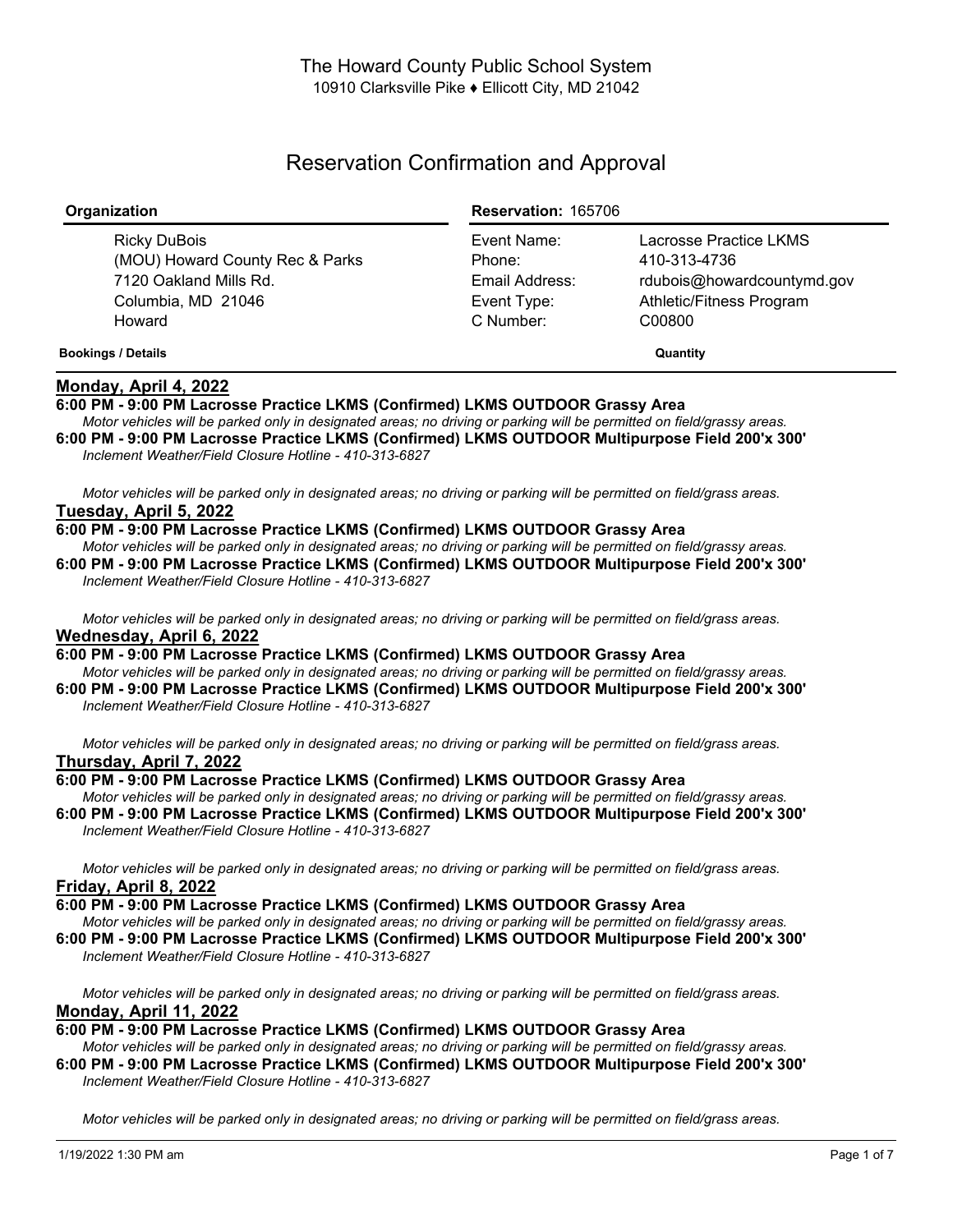### **Tuesday, April 12, 2022**

### **6:00 PM - 9:00 PM Lacrosse Practice LKMS (Confirmed) LKMS OUTDOOR Grassy Area**

Motor vehicles will be parked only in designated areas; no driving or parking will be permitted on field/grassy areas. **6:00 PM - 9:00 PM Lacrosse Practice LKMS (Confirmed) LKMS OUTDOOR Multipurpose Field 200'x 300'** *Inclement Weather/Field Closure Hotline - 410-313-6827*

<u> 1989 - Andrea Andrew Maria (h. 1989).</u>

Motor vehicles will be parked only in designated areas; no driving or parking will be permitted on field/grass areas. **Wednesday, April 13, 2022**

**6:00 PM - 9:00 PM Lacrosse Practice LKMS (Confirmed) LKMS OUTDOOR Grassy Area** Motor vehicles will be parked only in designated areas; no driving or parking will be permitted on field/grassy areas. **6:00 PM - 9:00 PM Lacrosse Practice LKMS (Confirmed) LKMS OUTDOOR Multipurpose Field 200'x 300'**

*Inclement Weather/Field Closure Hotline - 410-313-6827*

Motor vehicles will be parked only in designated areas; no driving or parking will be permitted on field/grass areas. **Thursday, April 14, 2022**

**6:00 PM - 9:00 PM Lacrosse Practice LKMS (Confirmed) LKMS OUTDOOR Grassy Area** Motor vehicles will be parked only in designated areas; no driving or parking will be permitted on field/grassy areas.

**6:00 PM - 9:00 PM Lacrosse Practice LKMS (Confirmed) LKMS OUTDOOR Multipurpose Field 200'x 300'** *Inclement Weather/Field Closure Hotline - 410-313-6827*

Motor vehicles will be parked only in designated areas; no driving or parking will be permitted on field/grass areas. **Tuesday, April 19, 2022**

**6:00 PM - 9:00 PM Lacrosse Practice LKMS (Confirmed) LKMS OUTDOOR Grassy Area**

Motor vehicles will be parked only in designated areas: no driving or parking will be permitted on field/grassy areas. **6:00 PM - 9:00 PM Lacrosse Practice LKMS (Confirmed) LKMS OUTDOOR Multipurpose Field 200'x 300'** *Inclement Weather/Field Closure Hotline - 410-313-6827*

Motor vehicles will be parked only in designated areas; no driving or parking will be permitted on field/grass areas. **Wednesday, April 20, 2022**

**6:00 PM - 9:00 PM Lacrosse Practice LKMS (Confirmed) LKMS OUTDOOR Grassy Area** Motor vehicles will be parked only in designated areas; no driving or parking will be permitted on field/grassy areas. **6:00 PM - 9:00 PM Lacrosse Practice LKMS (Confirmed) LKMS OUTDOOR Multipurpose Field 200'x 300'**

*Inclement Weather/Field Closure Hotline - 410-313-6827*

Motor vehicles will be parked only in designated areas: no driving or parking will be permitted on field/grass areas. **Thursday, April 21, 2022**

### **6:00 PM - 9:00 PM Lacrosse Practice LKMS (Confirmed) LKMS OUTDOOR Grassy Area**

Motor vehicles will be parked only in designated areas; no driving or parking will be permitted on field/grassy areas. **6:00 PM - 9:00 PM Lacrosse Practice LKMS (Confirmed) LKMS OUTDOOR Multipurpose Field 200'x 300'** *Inclement Weather/Field Closure Hotline - 410-313-6827*

Motor vehicles will be parked only in designated areas; no driving or parking will be permitted on field/grass areas. **Friday, April 22, 2022**

**6:00 PM - 9:00 PM Lacrosse Practice LKMS (Confirmed) LKMS OUTDOOR Grassy Area**

Motor vehicles will be parked only in designated areas; no driving or parking will be permitted on field/grassy areas. **6:00 PM - 9:00 PM Lacrosse Practice LKMS (Confirmed) LKMS OUTDOOR Multipurpose Field 200'x 300'** *Inclement Weather/Field Closure Hotline - 410-313-6827*

Motor vehicles will be parked only in designated areas; no driving or parking will be permitted on field/grass areas. **Monday, April 25, 2022**

**6:00 PM - 9:00 PM Lacrosse Practice LKMS (Confirmed) LKMS OUTDOOR Grassy Area**

Motor vehicles will be parked only in designated areas; no driving or parking will be permitted on field/grassy areas. **6:00 PM - 9:00 PM Lacrosse Practice LKMS (Confirmed) LKMS OUTDOOR Multipurpose Field 200'x 300'** *Inclement Weather/Field Closure Hotline - 410-313-6827*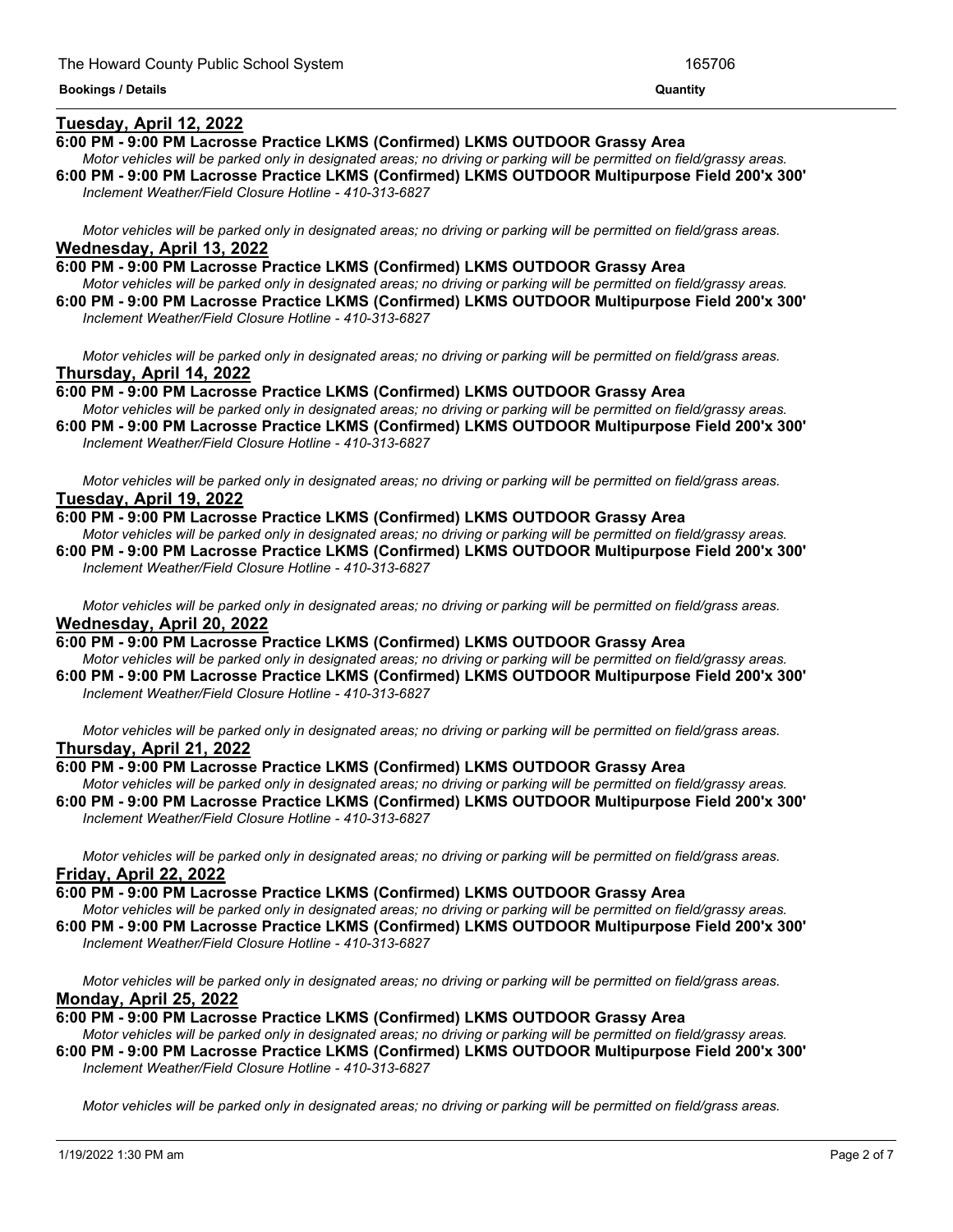### **Tuesday, April 26, 2022**

#### **6:00 PM - 9:00 PM Lacrosse Practice LKMS (Confirmed) LKMS OUTDOOR Grassy Area**

Motor vehicles will be parked only in designated areas; no driving or parking will be permitted on field/grassy areas. **6:00 PM - 9:00 PM Lacrosse Practice LKMS (Confirmed) LKMS OUTDOOR Multipurpose Field 200'x 300'**

<u> 1999 - Jan James James James James James James James James James James James James James James James James J</u>

*Inclement Weather/Field Closure Hotline - 410-313-6827*

Motor vehicles will be parked only in designated areas; no driving or parking will be permitted on field/grass areas. **Wednesday, April 27, 2022**

**6:00 PM - 9:00 PM Lacrosse Practice LKMS (Confirmed) LKMS OUTDOOR Grassy Area** Motor vehicles will be parked only in designated areas; no driving or parking will be permitted on field/grassy areas. **6:00 PM - 9:00 PM Lacrosse Practice LKMS (Confirmed) LKMS OUTDOOR Multipurpose Field 200'x 300'** *Inclement Weather/Field Closure Hotline - 410-313-6827*

Motor vehicles will be parked only in designated areas; no driving or parking will be permitted on field/grass areas. **Thursday, April 28, 2022**

**6:00 PM - 9:00 PM Lacrosse Practice LKMS (Confirmed) LKMS OUTDOOR Grassy Area** Motor vehicles will be parked only in designated areas; no driving or parking will be permitted on field/grassy areas.

**6:00 PM - 9:00 PM Lacrosse Practice LKMS (Confirmed) LKMS OUTDOOR Multipurpose Field 200'x 300'** *Inclement Weather/Field Closure Hotline - 410-313-6827*

Motor vehicles will be parked only in designated areas; no driving or parking will be permitted on field/grass areas. **Friday, April 29, 2022**

**6:00 PM - 9:00 PM Lacrosse Practice LKMS (Confirmed) LKMS OUTDOOR Grassy Area**

Motor vehicles will be parked only in designated areas; no driving or parking will be permitted on field/grassy areas. **6:00 PM - 9:00 PM Lacrosse Practice LKMS (Confirmed) LKMS OUTDOOR Multipurpose Field 200'x 300'** *Inclement Weather/Field Closure Hotline - 410-313-6827*

Motor vehicles will be parked only in designated areas; no driving or parking will be permitted on field/grass areas. **Monday, May 2, 2022**

**6:00 PM - 9:00 PM Lacrosse Practice LKMS (Confirmed) LKMS OUTDOOR Grassy Area** Motor vehicles will be parked only in designated areas; no driving or parking will be permitted on field/grassy areas.

**6:00 PM - 9:00 PM Lacrosse Practice LKMS (Confirmed) LKMS OUTDOOR Multipurpose Field 200'x 300'** *Inclement Weather/Field Closure Hotline - 410-313-6827*

Motor vehicles will be parked only in designated areas; no driving or parking will be permitted on field/grass areas. **Tuesday, May 3, 2022**

### **6:00 PM - 9:00 PM Lacrosse Practice LKMS (Confirmed) LKMS OUTDOOR Grassy Area**

Motor vehicles will be parked only in designated areas; no driving or parking will be permitted on field/grassy areas. **6:00 PM - 9:00 PM Lacrosse Practice LKMS (Confirmed) LKMS OUTDOOR Multipurpose Field 200'x 300'** *Inclement Weather/Field Closure Hotline - 410-313-6827*

Motor vehicles will be parked only in designated areas; no driving or parking will be permitted on field/grass areas. **Wednesday, May 4, 2022**

**6:00 PM - 9:00 PM Lacrosse Practice LKMS (Confirmed) LKMS OUTDOOR Grassy Area**

Motor vehicles will be parked only in designated areas; no driving or parking will be permitted on field/grassy areas. **6:00 PM - 9:00 PM Lacrosse Practice LKMS (Confirmed) LKMS OUTDOOR Multipurpose Field 200'x 300'**

*Inclement Weather/Field Closure Hotline - 410-313-6827*

Motor vehicles will be parked only in designated areas; no driving or parking will be permitted on field/grass areas. **Thursday, May 5, 2022**

**6:00 PM - 9:00 PM Lacrosse Practice LKMS (Confirmed) LKMS OUTDOOR Grassy Area**

Motor vehicles will be parked only in designated areas; no driving or parking will be permitted on field/grassy areas. **6:00 PM - 9:00 PM Lacrosse Practice LKMS (Confirmed) LKMS OUTDOOR Multipurpose Field 200'x 300'**

*Inclement Weather/Field Closure Hotline - 410-313-6827*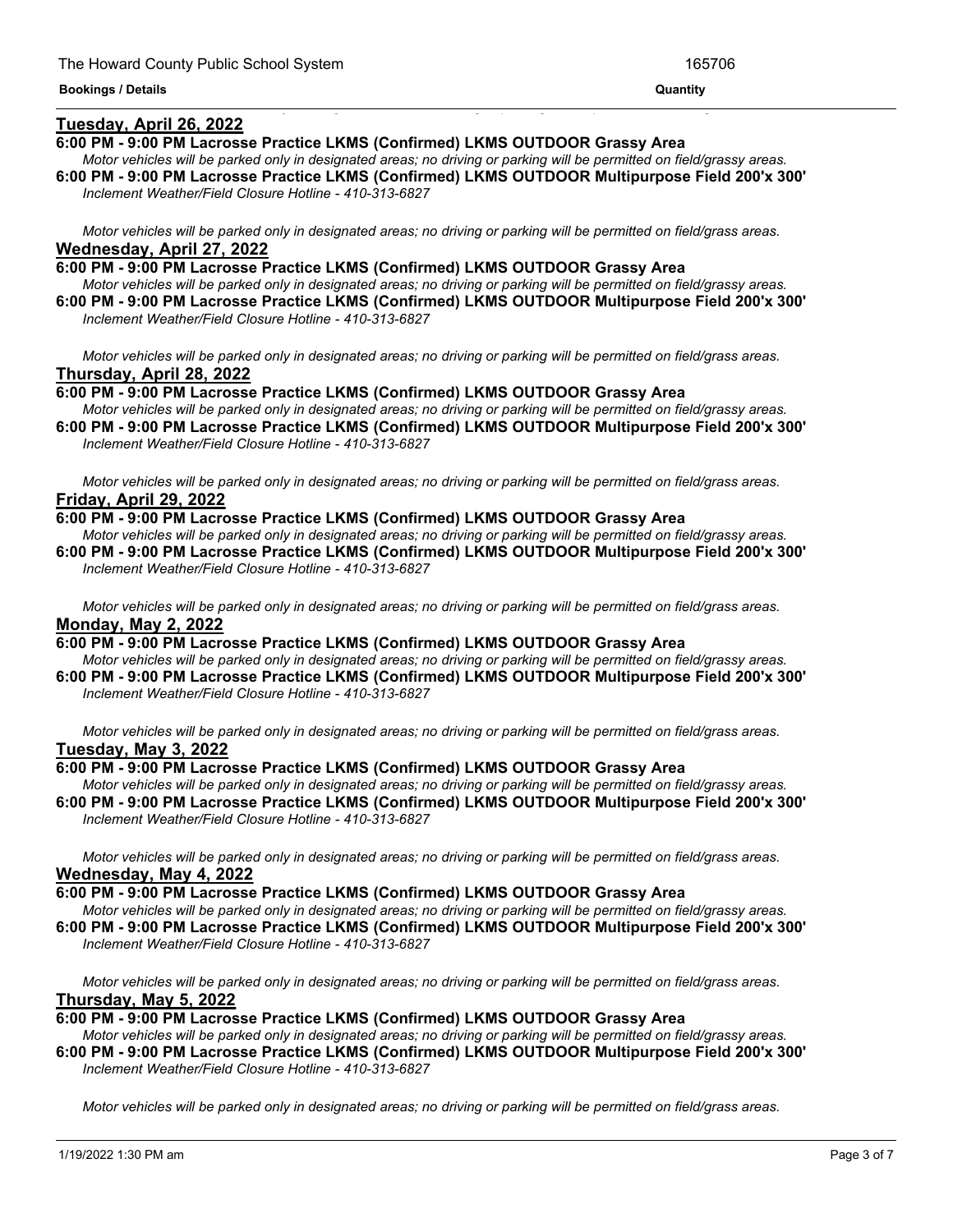### **Friday, May 6, 2022**

#### **6:00 PM - 9:00 PM Lacrosse Practice LKMS (Confirmed) LKMS OUTDOOR Grassy Area**

Motor vehicles will be parked only in designated areas; no driving or parking will be permitted on field/grassy areas. **6:00 PM - 9:00 PM Lacrosse Practice LKMS (Confirmed) LKMS OUTDOOR Multipurpose Field 200'x 300'**

<u> 1989 - Andrea Andrew Maria (h. 1989).</u>

*Inclement Weather/Field Closure Hotline - 410-313-6827*

Motor vehicles will be parked only in designated areas; no driving or parking will be permitted on field/grass areas. **Monday, May 9, 2022**

**6:00 PM - 9:00 PM Lacrosse Practice LKMS (Confirmed) LKMS OUTDOOR Grassy Area** Motor vehicles will be parked only in designated areas; no driving or parking will be permitted on field/grassy areas.

**6:00 PM - 9:00 PM Lacrosse Practice LKMS (Confirmed) LKMS OUTDOOR Multipurpose Field 200'x 300'** *Inclement Weather/Field Closure Hotline - 410-313-6827*

Motor vehicles will be parked only in designated areas; no driving or parking will be permitted on field/grass areas. **Tuesday, May 10, 2022**

**6:00 PM - 9:00 PM Lacrosse Practice LKMS (Confirmed) LKMS OUTDOOR Grassy Area** Motor vehicles will be parked only in designated areas; no driving or parking will be permitted on field/grassy areas.

**6:00 PM - 9:00 PM Lacrosse Practice LKMS (Confirmed) LKMS OUTDOOR Multipurpose Field 200'x 300'** *Inclement Weather/Field Closure Hotline - 410-313-6827*

Motor vehicles will be parked only in designated areas; no driving or parking will be permitted on field/grass areas. **Wednesday, May 11, 2022**

**6:00 PM - 9:00 PM Lacrosse Practice LKMS (Confirmed) LKMS OUTDOOR Grassy Area**

Motor vehicles will be parked only in designated areas: no driving or parking will be permitted on field/grassy areas. **6:00 PM - 9:00 PM Lacrosse Practice LKMS (Confirmed) LKMS OUTDOOR Multipurpose Field 200'x 300'** *Inclement Weather/Field Closure Hotline - 410-313-6827*

Motor vehicles will be parked only in designated areas; no driving or parking will be permitted on field/grass areas. **Thursday, May 12, 2022**

**6:00 PM - 9:00 PM Lacrosse Practice LKMS (Confirmed) LKMS OUTDOOR Grassy Area**

Motor vehicles will be parked only in designated areas; no driving or parking will be permitted on field/grassy areas. **6:00 PM - 9:00 PM Lacrosse Practice LKMS (Confirmed) LKMS OUTDOOR Multipurpose Field 200'x 300'** *Inclement Weather/Field Closure Hotline - 410-313-6827*

Motor vehicles will be parked only in designated areas; no driving or parking will be permitted on field/grass areas. **Friday, May 13, 2022**

#### **6:00 PM - 9:00 PM Lacrosse Practice LKMS (Confirmed) LKMS OUTDOOR Grassy Area**

Motor vehicles will be parked only in designated areas; no driving or parking will be permitted on field/grassy areas. **6:00 PM - 9:00 PM Lacrosse Practice LKMS (Confirmed) LKMS OUTDOOR Multipurpose Field 200'x 300'** *Inclement Weather/Field Closure Hotline - 410-313-6827*

Motor vehicles will be parked only in designated areas; no driving or parking will be permitted on field/grass areas. **Tuesday, May 17, 2022**

#### **6:00 PM - 9:00 PM Lacrosse Practice LKMS (Confirmed) LKMS OUTDOOR Grassy Area**

Motor vehicles will be parked only in designated areas; no driving or parking will be permitted on field/grassy areas. **6:00 PM - 9:00 PM Lacrosse Practice LKMS (Confirmed) LKMS OUTDOOR Multipurpose Field 200'x 300'** *Inclement Weather/Field Closure Hotline - 410-313-6827*

Motor vehicles will be parked only in designated areas; no driving or parking will be permitted on field/grass areas. **Wednesday, May 18, 2022**

### **6:00 PM - 9:00 PM Lacrosse Practice LKMS (Confirmed) LKMS OUTDOOR Grassy Area**

Motor vehicles will be parked only in designated areas; no driving or parking will be permitted on field/grassy areas. **6:00 PM - 9:00 PM Lacrosse Practice LKMS (Confirmed) LKMS OUTDOOR Multipurpose Field 200'x 300'** *Inclement Weather/Field Closure Hotline - 410-313-6827*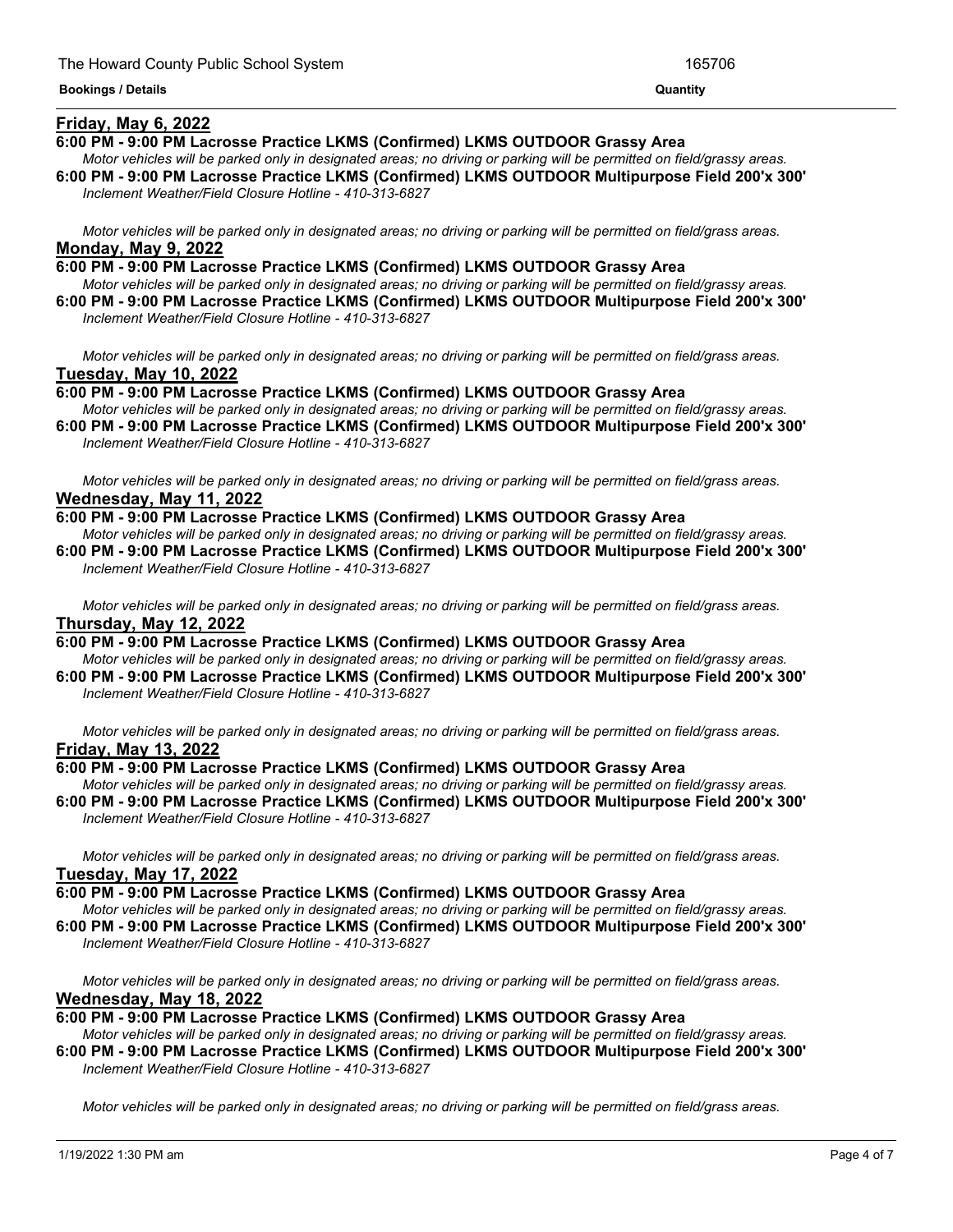### **Thursday, May 19, 2022**

#### **6:00 PM - 9:00 PM Lacrosse Practice LKMS (Confirmed) LKMS OUTDOOR Grassy Area**

Motor vehicles will be parked only in designated areas; no driving or parking will be permitted on field/grassy areas. **6:00 PM - 9:00 PM Lacrosse Practice LKMS (Confirmed) LKMS OUTDOOR Multipurpose Field 200'x 300'** *Inclement Weather/Field Closure Hotline - 410-313-6827*

Motor vehicles will be parked only in designated areas; no driving or parking will be permitted on field/grass areas. **Friday, May 20, 2022**

**6:00 PM - 9:00 PM Lacrosse Practice LKMS (Confirmed) LKMS OUTDOOR Grassy Area** Motor vehicles will be parked only in designated areas; no driving or parking will be permitted on field/grassy areas. **6:00 PM - 9:00 PM Lacrosse Practice LKMS (Confirmed) LKMS OUTDOOR Multipurpose Field 200'x 300'** *Inclement Weather/Field Closure Hotline - 410-313-6827*

Motor vehicles will be parked only in designated areas; no driving or parking will be permitted on field/grass areas. **Tuesday, May 24, 2022**

**6:00 PM - 9:00 PM Lacrosse Practice LKMS (Confirmed) LKMS OUTDOOR Grassy Area** Motor vehicles will be parked only in designated areas; no driving or parking will be permitted on field/grassy areas.

**6:00 PM - 9:00 PM Lacrosse Practice LKMS (Confirmed) LKMS OUTDOOR Multipurpose Field 200'x 300'** *Inclement Weather/Field Closure Hotline - 410-313-6827*

Motor vehicles will be parked only in designated areas; no driving or parking will be permitted on field/grass areas. **Wednesday, May 25, 2022**

**6:00 PM - 9:00 PM Lacrosse Practice LKMS (Confirmed) LKMS OUTDOOR Grassy Area**

Motor vehicles will be parked only in designated areas: no driving or parking will be permitted on field/grassy areas. **6:00 PM - 9:00 PM Lacrosse Practice LKMS (Confirmed) LKMS OUTDOOR Multipurpose Field 200'x 300'** *Inclement Weather/Field Closure Hotline - 410-313-6827*

Motor vehicles will be parked only in designated areas; no driving or parking will be permitted on field/grass areas. **Thursday, May 26, 2022**

**6:00 PM - 9:00 PM Lacrosse Practice LKMS (Confirmed) LKMS OUTDOOR Grassy Area** Motor vehicles will be parked only in designated areas; no driving or parking will be permitted on field/grassy areas.

**6:00 PM - 9:00 PM Lacrosse Practice LKMS (Confirmed) LKMS OUTDOOR Multipurpose Field 200'x 300'** *Inclement Weather/Field Closure Hotline - 410-313-6827*

Motor vehicles will be parked only in designated areas; no driving or parking will be permitted on field/grass areas. **Friday, May 27, 2022**

#### **6:00 PM - 9:00 PM Lacrosse Practice LKMS (Confirmed) LKMS OUTDOOR Grassy Area**

Motor vehicles will be parked only in designated areas; no driving or parking will be permitted on field/grassy areas. **6:00 PM - 9:00 PM Lacrosse Practice LKMS (Confirmed) LKMS OUTDOOR Multipurpose Field 200'x 300'** *Inclement Weather/Field Closure Hotline - 410-313-6827*

Motor vehicles will be parked only in designated areas; no driving or parking will be permitted on field/grass areas. **Tuesday, May 31, 2022**

**6:00 PM - 9:00 PM Lacrosse Practice LKMS (Confirmed) LKMS OUTDOOR Grassy Area**

Motor vehicles will be parked only in designated areas; no driving or parking will be permitted on field/grassy areas. **6:00 PM - 9:00 PM Lacrosse Practice LKMS (Confirmed) LKMS OUTDOOR Multipurpose Field 200'x 300'**

*Inclement Weather/Field Closure Hotline - 410-313-6827*

Motor vehicles will be parked only in designated areas; no driving or parking will be permitted on field/grass areas. **Wednesday, June 1, 2022**

**6:00 PM - 9:00 PM Lacrosse Practice LKMS (Confirmed) LKMS OUTDOOR Grassy Area**

Motor vehicles will be parked only in designated areas; no driving or parking will be permitted on field/grassy areas. **6:00 PM - 9:00 PM Lacrosse Practice LKMS (Confirmed) LKMS OUTDOOR Multipurpose Field 200'x 300'** *Inclement Weather/Field Closure Hotline - 410-313-6827*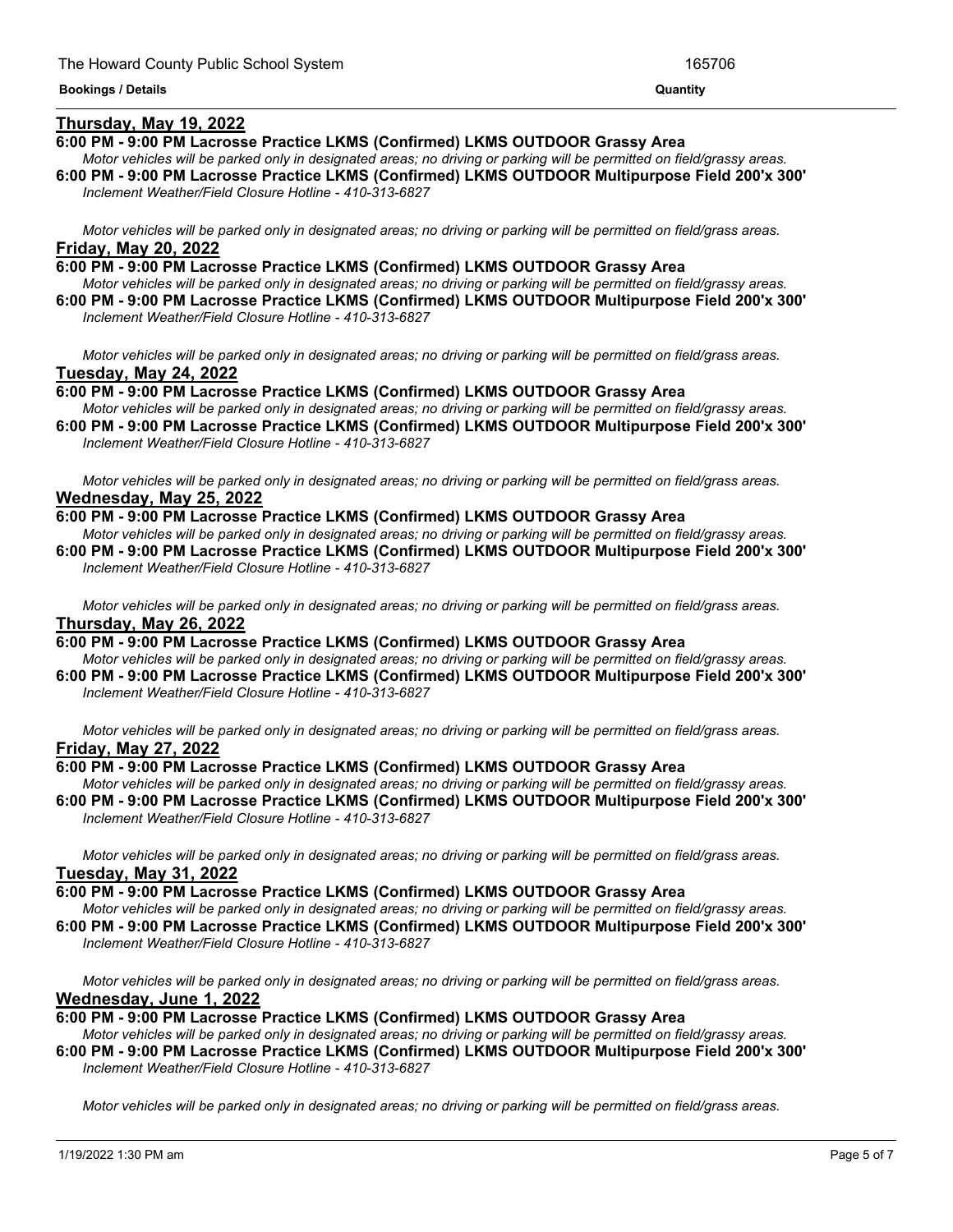### **Thursday, June 2, 2022**

#### **6:00 PM - 9:00 PM Lacrosse Practice LKMS (Confirmed) LKMS OUTDOOR Grassy Area**

Motor vehicles will be parked only in designated areas; no driving or parking will be permitted on field/grassy areas. **6:00 PM - 9:00 PM Lacrosse Practice LKMS (Confirmed) LKMS OUTDOOR Multipurpose Field 200'x 300'**

<u> 1989 - Andrea Andrea Andrea Andrea Andrea Andrea Andrea Andrea Andrea Andrea Andrea Andrea Andrea Andrea Andr</u>

*Inclement Weather/Field Closure Hotline - 410-313-6827*

Motor vehicles will be parked only in designated areas; no driving or parking will be permitted on field/grass areas. **Friday, June 3, 2022**

- **6:00 PM - 9:00 PM Lacrosse Practice LKMS (Confirmed) LKMS OUTDOOR Grassy Area** Motor vehicles will be parked only in designated areas; no driving or parking will be permitted on field/grassy areas.
- **6:00 PM - 9:00 PM Lacrosse Practice LKMS (Confirmed) LKMS OUTDOOR Multipurpose Field 200'x 300'** *Inclement Weather/Field Closure Hotline - 410-313-6827*

Motor vehicles will be parked only in designated areas; no driving or parking will be permitted on field/grass areas. **Monday, June 6, 2022**

**6:00 PM - 9:00 PM Lacrosse Practice LKMS (Confirmed) LKMS OUTDOOR Grassy Area** Motor vehicles will be parked only in designated areas; no driving or parking will be permitted on field/grassy areas.

**6:00 PM - 9:00 PM Lacrosse Practice LKMS (Confirmed) LKMS OUTDOOR Multipurpose Field 200'x 300'** *Inclement Weather/Field Closure Hotline - 410-313-6827*

Motor vehicles will be parked only in designated areas; no driving or parking will be permitted on field/grass areas. **Wednesday, June 8, 2022**

**6:00 PM - 9:00 PM Lacrosse Practice LKMS (Confirmed) LKMS OUTDOOR Grassy Area**

Motor vehicles will be parked only in designated areas; no driving or parking will be permitted on field/grassy areas. **6:00 PM - 9:00 PM Lacrosse Practice LKMS (Confirmed) LKMS OUTDOOR Multipurpose Field 200'x 300'** *Inclement Weather/Field Closure Hotline - 410-313-6827*

Motor vehicles will be parked only in designated areas; no driving or parking will be permitted on field/grass areas. **Thursday, June 9, 2022**

**6:00 PM - 9:00 PM Lacrosse Practice LKMS (Confirmed) LKMS OUTDOOR Grassy Area** Motor vehicles will be parked only in designated areas; no driving or parking will be permitted on field/grassy areas.

**6:00 PM - 9:00 PM Lacrosse Practice LKMS (Confirmed) LKMS OUTDOOR Multipurpose Field 200'x 300'** *Inclement Weather/Field Closure Hotline - 410-313-6827*

Motor vehicles will be parked only in designated areas; no driving or parking will be permitted on field/grass areas. **Friday, June 10, 2022**

### **6:00 PM - 9:00 PM Lacrosse Practice LKMS (Confirmed) LKMS OUTDOOR Grassy Area**

Motor vehicles will be parked only in designated areas; no driving or parking will be permitted on field/grassy areas. **6:00 PM - 9:00 PM Lacrosse Practice LKMS (Confirmed) LKMS OUTDOOR Multipurpose Field 200'x 300'** *Inclement Weather/Field Closure Hotline - 410-313-6827*

Motor vehicles will be parked only in designated areas; no driving or parking will be permitted on field/grass areas. **Monday, June 13, 2022**

**6:00 PM - 9:00 PM Lacrosse Practice LKMS (Confirmed) LKMS OUTDOOR Grassy Area**

Motor vehicles will be parked only in designated areas; no driving or parking will be permitted on field/grassy areas. **6:00 PM - 9:00 PM Lacrosse Practice LKMS (Confirmed) LKMS OUTDOOR Multipurpose Field 200'x 300'** *Inclement Weather/Field Closure Hotline - 410-313-6827*

Motor vehicles will be parked only in designated areas; no driving or parking will be permitted on field/grass areas.

## **Tuesday, June 14, 2022**

**6:00 PM - 9:00 PM Lacrosse Practice LKMS (Confirmed) LKMS OUTDOOR Grassy Area**

Motor vehicles will be parked only in designated areas; no driving or parking will be permitted on field/grassy areas. **6:00 PM - 9:00 PM Lacrosse Practice LKMS (Confirmed) LKMS OUTDOOR Multipurpose Field 200'x 300'** *Inclement Weather/Field Closure Hotline - 410-313-6827*